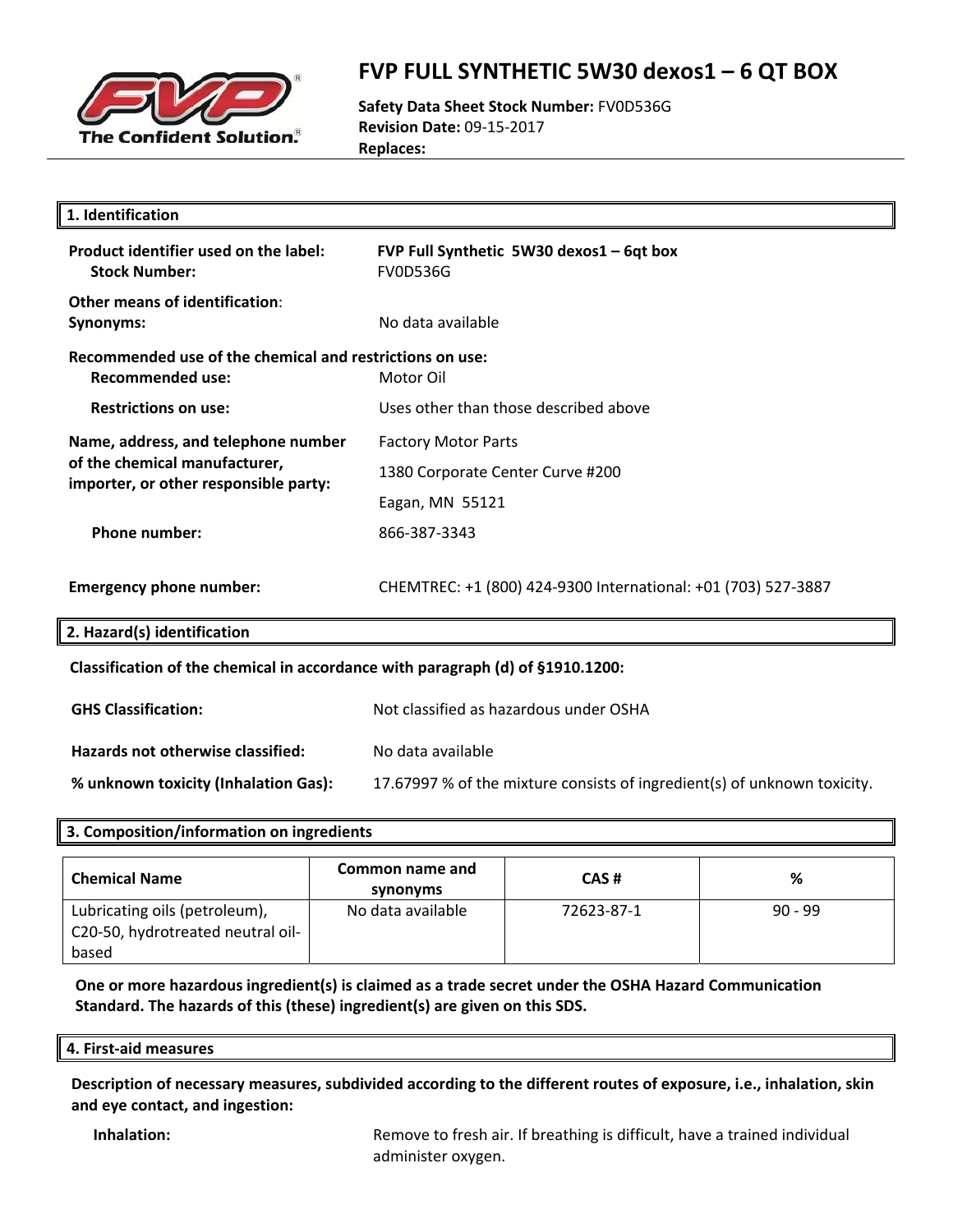**Product identifier used on the label: FVP Full Synthetic 5W30 dexos1 – 6qt box Stock Number:** FV0D536G **Revision Date:** 09‐15‐2017 **Replaces:**

| <b>Eye Contact:</b>                                                                         | Use eye wash to remove a chemical from the eye. Flush the affected eye<br>for at least fifteen minutes. Tilt the head to prevent chemical from<br>transferring to the uncontaminated eye. Seek medical attention if<br>irritation persists. |
|---------------------------------------------------------------------------------------------|---------------------------------------------------------------------------------------------------------------------------------------------------------------------------------------------------------------------------------------------|
| <b>Skin Contact:</b>                                                                        | Wash with soap and water. Get medical attention if irritation develops or<br>persists.                                                                                                                                                      |
| Ingestion:                                                                                  | No hazard in normal industrial use. Do not induce vomiting. Seek medical<br>attention if symptoms develop. Provide medical care provider with this<br>SDS.                                                                                  |
| Most important symptoms/effects,<br>acute and delayed:                                      | None Known                                                                                                                                                                                                                                  |
| Indication of immediate medical<br>attention and special treatment<br>needed, if necessary: | No additional first aid information available.                                                                                                                                                                                              |

#### **5. Fire‐fighting measures**

**Suitable (and unsuitable) extinguishing media:**

| Suitable extinguishing media:                                      | Use alcohol resistant foam, carbon dioxide, or dry chemical when fighting<br>fires. Water or foam may cause frothing if liquid is burning but it still may<br>be a useful extinguishing agent if carefully applied to the surface of the<br>fire. Do not direct a stream of water into the hot burning liquid. |
|--------------------------------------------------------------------|----------------------------------------------------------------------------------------------------------------------------------------------------------------------------------------------------------------------------------------------------------------------------------------------------------------|
| Unsuitable extinguishing media:                                    | No data available                                                                                                                                                                                                                                                                                              |
| Specific hazards arising from the<br>chemical:                     | No data available                                                                                                                                                                                                                                                                                              |
| <b>Hazardous combustion products:</b>                              | Carbon dioxide, Carbon monoxide                                                                                                                                                                                                                                                                                |
| Special protective equipment and<br>precautions for fire-fighters: | No data available                                                                                                                                                                                                                                                                                              |

#### **6. Accidental release measures**

| <b>Personal precautions, protective</b><br>equipment and emergency procedures: | No health affects expected from the clean up of this material if contact<br>can be avoided. Follow personal protective equipment recommendations<br>found in Section 8 of this SDS. |
|--------------------------------------------------------------------------------|-------------------------------------------------------------------------------------------------------------------------------------------------------------------------------------|
| Methods and materials for containment                                          | Prevent the spread of any spill to minimize harm to human health and                                                                                                                |
| and cleaning up:                                                               | the environment if safe to do so. Wear complete and proper personal                                                                                                                 |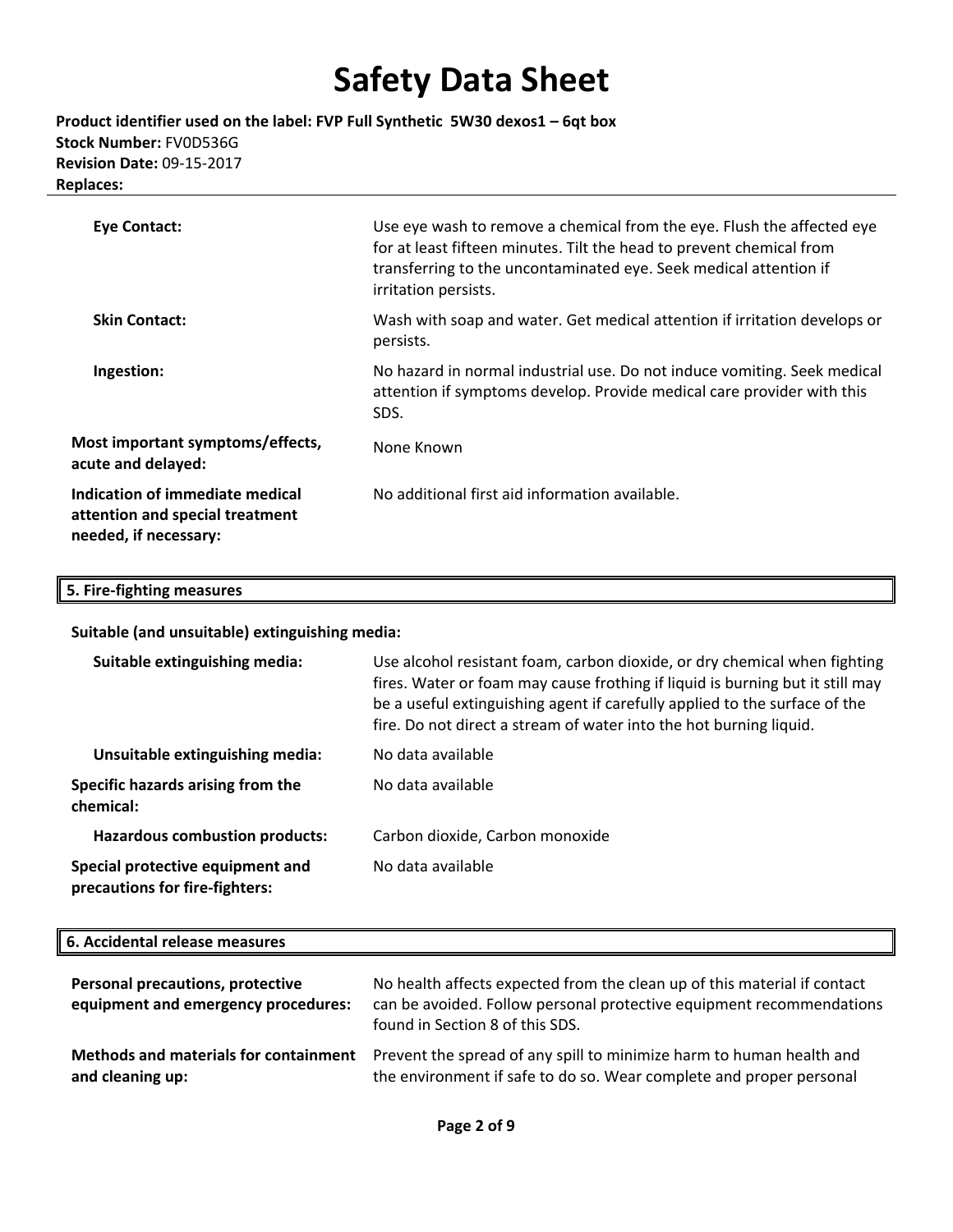**Product identifier used on the label: FVP Full Synthetic 5W30 dexos1 – 6qt box Stock Number:** FV0D536G **Revision Date:** 09‐15‐2017 **Replaces:**

> protective equipment following the recommendation of Section 8 at a minimum. Dike with suitable absorbent material like granulated clay. Dispose of according to Federal, State, Local, or Provincial regulations. Used fluid should be disposed of at a recycling center.

| 7. Handling and storage                                                                      |                                                                           |
|----------------------------------------------------------------------------------------------|---------------------------------------------------------------------------|
| <b>Precautions for safe handling:</b>                                                        | Mildly irritating material. Avoid unnecessary exposure. No data available |
| Conditions for safe storage, including<br>any incompatibilities:<br>Safe storage conditions: | Store in a cool dry place. Isolate from incompatible materials.           |
| <b>Materials to Avoid/Chemical</b><br>Incompatibility:                                       | Strong oxidizing agents                                                   |

#### **8. Exposure controls/personal protection**

**OSHA permissible exposure limit (PEL), American Conference of Governmental Industrial Hygienists (ACGIH) Threshold Limit Value (TLV), and any other exposure limit used or recommended by the chemical manufacturer, importer, or employer preparing the safety data sheet, where available:**

| <b>Chemical component</b> | <b>OSHA PEL</b> | <b>ACGIH TLV</b> | <b>ACGIH STEL</b> | <b>IDLH</b>       |
|---------------------------|-----------------|------------------|-------------------|-------------------|
| Lubricating oils          | 5 mg/m $3$      | 5 mg/m $3$       | $10 \text{ mg/m}$ | No data available |
| (petroleum), C20-50,      |                 |                  |                   |                   |
| hydrotreated neutral oil- |                 |                  |                   |                   |
| based                     |                 |                  |                   |                   |

**Appropriate engineering controls:** Use local exhaust ventilation or other engineering controls to minimize exposures and maintain operator comfort.

#### **Individual protection measures, such as personal protective equipment:**

**Respiratory Protection: Respiratory protection may be required to avoid overexposure when** handling this product. General or local exhaust ventilation is the preferred means of protection. Use a respirator if general room ventilation is not available or sufficient to eliminate symptoms. None required where adequate ventilation is provided. If airborne concentrations are above the applicable exposure limits, use NIOSH/MSHA approved respiratory protection. **Respirator Type(s):** None required where adequate ventilation is provided. If airborne concentrations are above the applicable exposure limits, use NIOSH/MSHA approved respiratory protection.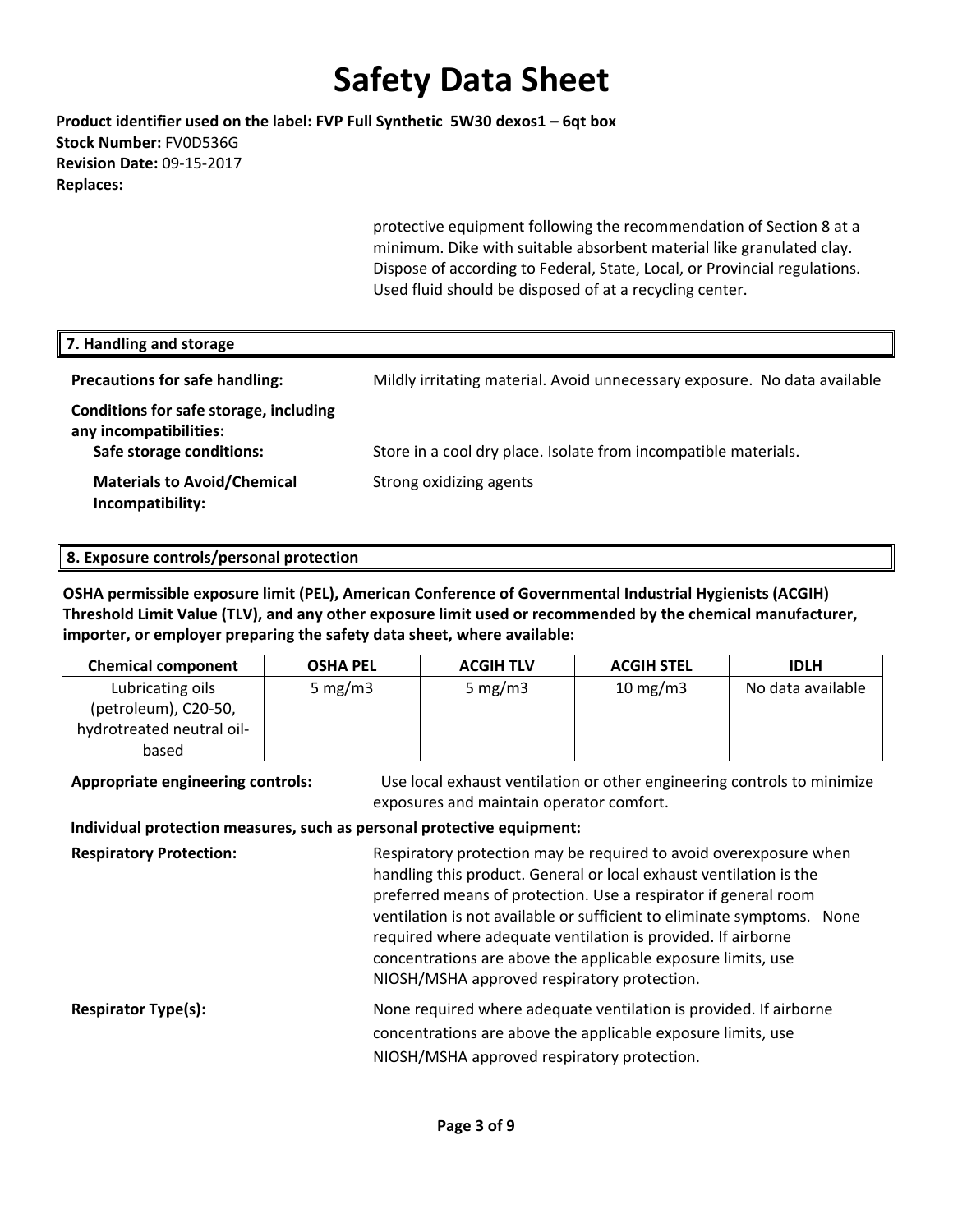**Product identifier used on the label: FVP Full Synthetic 5W30 dexos1 – 6qt box Stock Number:** FV0D536G **Revision Date:** 09‐15‐2017 **Replaces:**

| Eye protection:                    | No special requirements under normal industrial use.                                                                                                                                                               |
|------------------------------------|--------------------------------------------------------------------------------------------------------------------------------------------------------------------------------------------------------------------|
| <b>Skin protection:</b>            | Where use can result in skin contact, practice good personal hygiene and<br>wear impervious gloves. Wash hands and other exposed areas with mild<br>soap and water before eating, drinking, and when leaving work. |
| Gloves:                            | <b>Nitrile</b>                                                                                                                                                                                                     |
| <b>General hygiene conditions:</b> | No data available                                                                                                                                                                                                  |

### **9. Physical and chemical properties**

| Appearance (physical state, color etc.):          |                   |
|---------------------------------------------------|-------------------|
| <b>Physical state:</b>                            | Liquid            |
| Color:                                            | <b>Brown</b>      |
| Odor:                                             | Mild              |
| <b>Odor Threshold:</b>                            | Not determined    |
| pH:                                               | No data available |
| <b>Melting point/freezing point:</b>              |                   |
| <b>Melting Point:</b>                             | No data available |
| <b>Freezing point:</b>                            | No data available |
| Initial boiling point and boiling range<br>(°C):  | 150               |
| Flash Point (°C):                                 | 227               |
| <b>Evaporation Rate:</b>                          | No data available |
| Flammability (solid, gas):                        | No data available |
| Upper/lower flammability or explosive<br>limits:  |                   |
| <b>Upper flammability or explosive</b><br>limits: | Not established   |
| Lower flammability or explosive<br>limits:        | Not established   |
| Vapor pressure:                                   | No data available |
| Vapor density:                                    | No data available |
| <b>Relative density:</b>                          | 0.85              |
| Solubility(ies):                                  | Negligible        |
| Partition coefficient: n-octanol/water:           | 3.9               |
| <b>Auto-ignition temperature:</b>                 | No data available |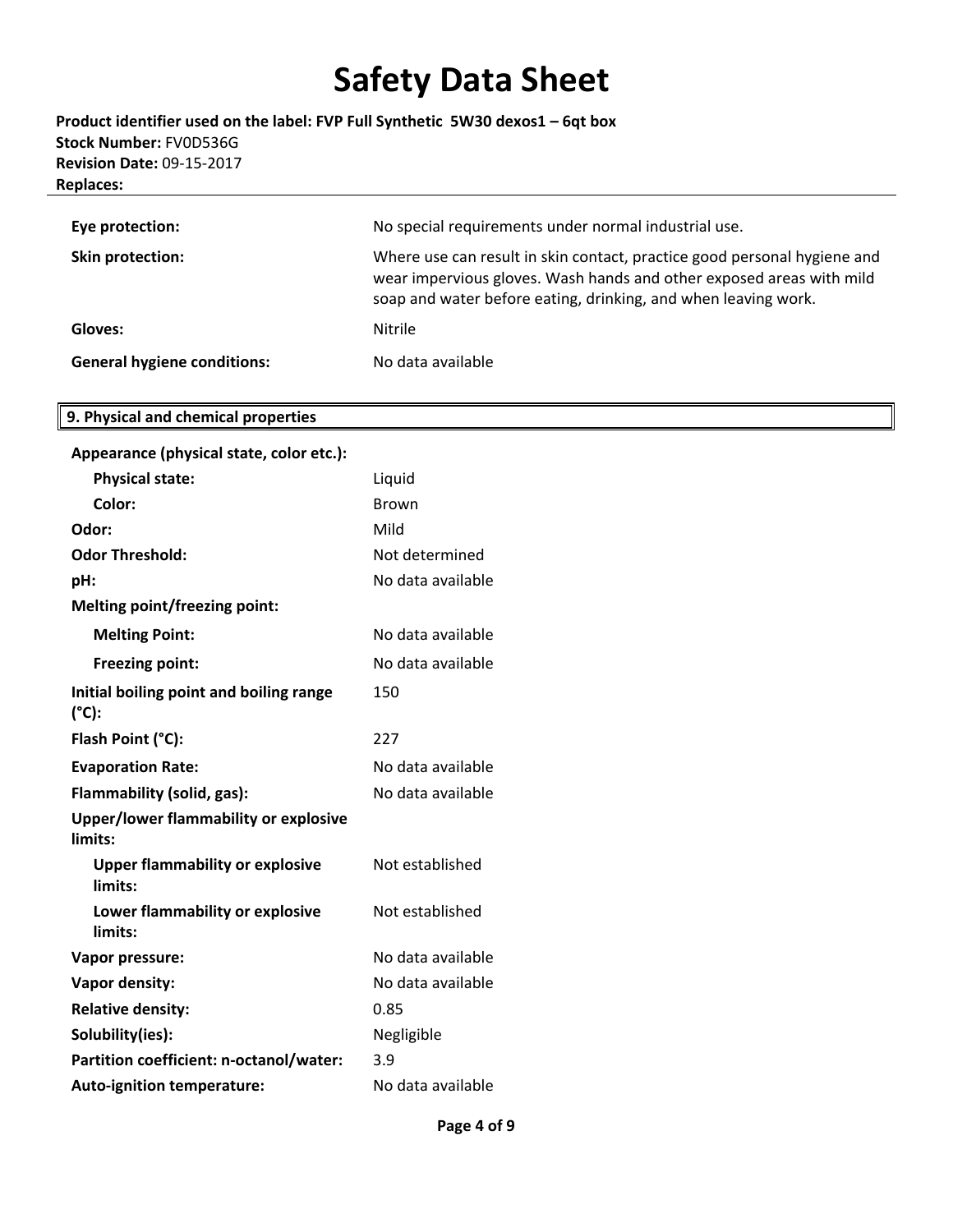### **Product identifier used on the label: FVP Full Synthetic 5W30 dexos1 – 6qt box Stock Number:** FV0D536G **Revision Date:** 09‐15‐2017 **Replaces:**

| <b>Decomposition Temperature:</b>      | Not determined   |
|----------------------------------------|------------------|
| Viscosity:                             | 62.09 cSt @ 40°C |
| <b>Volatile organic compound (VOC)</b> | 0.000000         |
| content and percentage of volatiles:   |                  |

#### **10. Stability and reactivity**

| <b>Reactivity:</b>                                                    |                                                                                                                                                                                                                                                    |
|-----------------------------------------------------------------------|----------------------------------------------------------------------------------------------------------------------------------------------------------------------------------------------------------------------------------------------------|
| <b>Chemical stability:</b>                                            | Stable under normal conditions.                                                                                                                                                                                                                    |
| <b>Possibility of hazardous reactions:</b>                            | None expected under standard conditions of storage.                                                                                                                                                                                                |
| Conditions to avoid (e.g., static<br>discharge, shock, or vibration): | Temperatures above the high flash point of this combustible material in<br>combination with sparks, open flames, or other sources of ignition.                                                                                                     |
| Incompatible materials:                                               | Strong oxidizing agents                                                                                                                                                                                                                            |
| <b>Hazardous decomposition products:</b>                              | Carbon monoxide, sulfur oxides, aldehydes, and other petroleum<br>decomposition products in the case of incomplete combustion. Oxides of<br>nitrogen, phosphorus, calcium, copper, magnesium, sodium, and<br>hydrogen sulfide may also be present. |

#### **11. Toxicological information**

**Description of the various toxicological (health) effects and the available data used to identify those effects:**

| Information on the likely routes of<br>exposure (inhalation, ingestion, skin<br>and eye contact): | No data available                                                                                                                                                                                          |  |
|---------------------------------------------------------------------------------------------------|------------------------------------------------------------------------------------------------------------------------------------------------------------------------------------------------------------|--|
| Symptoms related to the physical,<br>chemical and toxicological<br>characteristics:               | None Known                                                                                                                                                                                                 |  |
| Delayed and immediate effects and also chronic effects from short- and long-term exposure:        |                                                                                                                                                                                                            |  |
| <b>Ingestion Toxicity:</b>                                                                        | Although this product has a low order of acute oral toxicity, aspiration of<br>minute amounts into the lungs during ingestion or vomiting may cause<br>mild to severe pulmonary injury and possibly death. |  |
| <b>Skin Contact:</b>                                                                              | This material is likely to be slightly irritating to skin based on animal<br>data. Can cause minor skin irritation, defatting, and dermatitis.                                                             |  |
| Absorption:                                                                                       | Likely to be practically non-toxic based on animal data.                                                                                                                                                   |  |
| <b>Inhalation Toxicity:</b>                                                                       | No hazard in normal industrial use. Likely to be practically non-toxic                                                                                                                                     |  |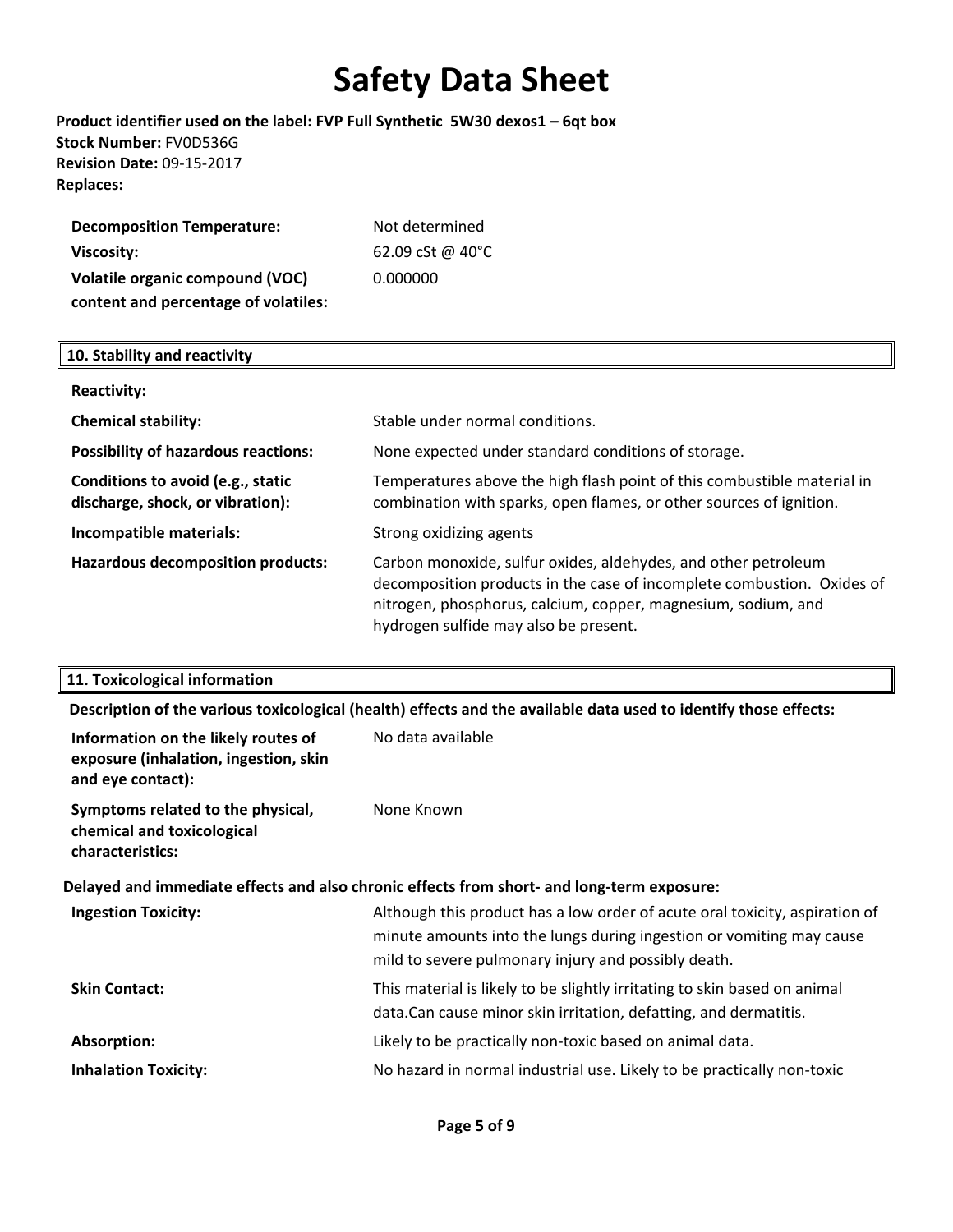**Product identifier used on the label: FVP Full Synthetic 5W30 dexos1 – 6qt box Stock Number:** FV0D536G **Revision Date:** 09‐15‐2017 **Replaces:**

|                                | based on animal data.                                                                                                                                                          |
|--------------------------------|--------------------------------------------------------------------------------------------------------------------------------------------------------------------------------|
| <b>Eye Contact:</b>            | This material is likely to be non-irritating to eyes based on animal data.                                                                                                     |
| Sensitization:                 | No data available                                                                                                                                                              |
| <b>Mutagenicity:</b>           | No data available to indicate product or any components present at<br>greater than 0.1% is mutagenic or genotoxic.                                                             |
| Carcinogenicity:               | Not expected to cause cancer. This product meets the IP-346 criteria of<br><3% PAH's and is not considered a carcinogen by the International<br>Agency for Research on Cancer. |
| <b>STOT-single exposure:</b>   | Based on available data, the classification criteria are not met.                                                                                                              |
| <b>STOT-repeated exposure:</b> | Based on available data, the classification criteria are not met.                                                                                                              |
| <b>Aspiration hazard:</b>      | Based on available data, the classification criteria are not met.                                                                                                              |
| <b>Other information:</b>      | No data available                                                                                                                                                              |

#### **Numerical measures of toxicity (such as acute toxicity estimates):**

| <b>Chemical Name</b>                                                           | LD50 Oral              | <b>LD50 Dermal</b>                 | <b>LC50 Inhalation</b>                  |
|--------------------------------------------------------------------------------|------------------------|------------------------------------|-----------------------------------------|
| Lubricating oils<br>(petroleum), C20-50,<br>hydrotreated neutral oil-<br>based | OLD50 Rat > 5000 mg/kg | Dermal LD50 Rabbit > 2000<br>mg/kg | Inhalation LC50 (4h) Rat<br>$2.18$ mg/L |

Is the hazardous chemical is listed in the National Toxicology Program (NTP) Report on Carcinogens (latest edition) or has been found to be a potential carcinogen in the International Agency for Research on Cancer (IARC) Monographs **(latest edition), or by OSHA:**

| <b>Chemical Name</b>       | <b>OSHA Carcinogen</b> | <b>IARC Carcinogen</b> | <b>NTP Carcinogen</b> |
|----------------------------|------------------------|------------------------|-----------------------|
| There are no components    |                        |                        |                       |
| that are known or reported |                        |                        |                       |
| to cause cancer.           |                        |                        |                       |

#### **12. Ecological information**

#### **Ecotoxicity (aquatic and terrestrial, where available):**

No data available

#### **Ecological Toxicity Data:**

| <b>Chemical Name</b>                                                  | CAS#       | <b>Aquatic EC50</b><br><b>Crustacea</b> | <b>Aquatic ERC50</b><br><b>Algae</b> | <b>Aquatic LC50 Fish</b>            |
|-----------------------------------------------------------------------|------------|-----------------------------------------|--------------------------------------|-------------------------------------|
| Lubricating oils<br>(petroleum), C20-50,<br>hydrotreated neutral oil- | 72623-87-1 | $> 1000$ mg/L                           | No data available                    | Aquatic LC50 (96h)<br>$>$ 5000 mg/L |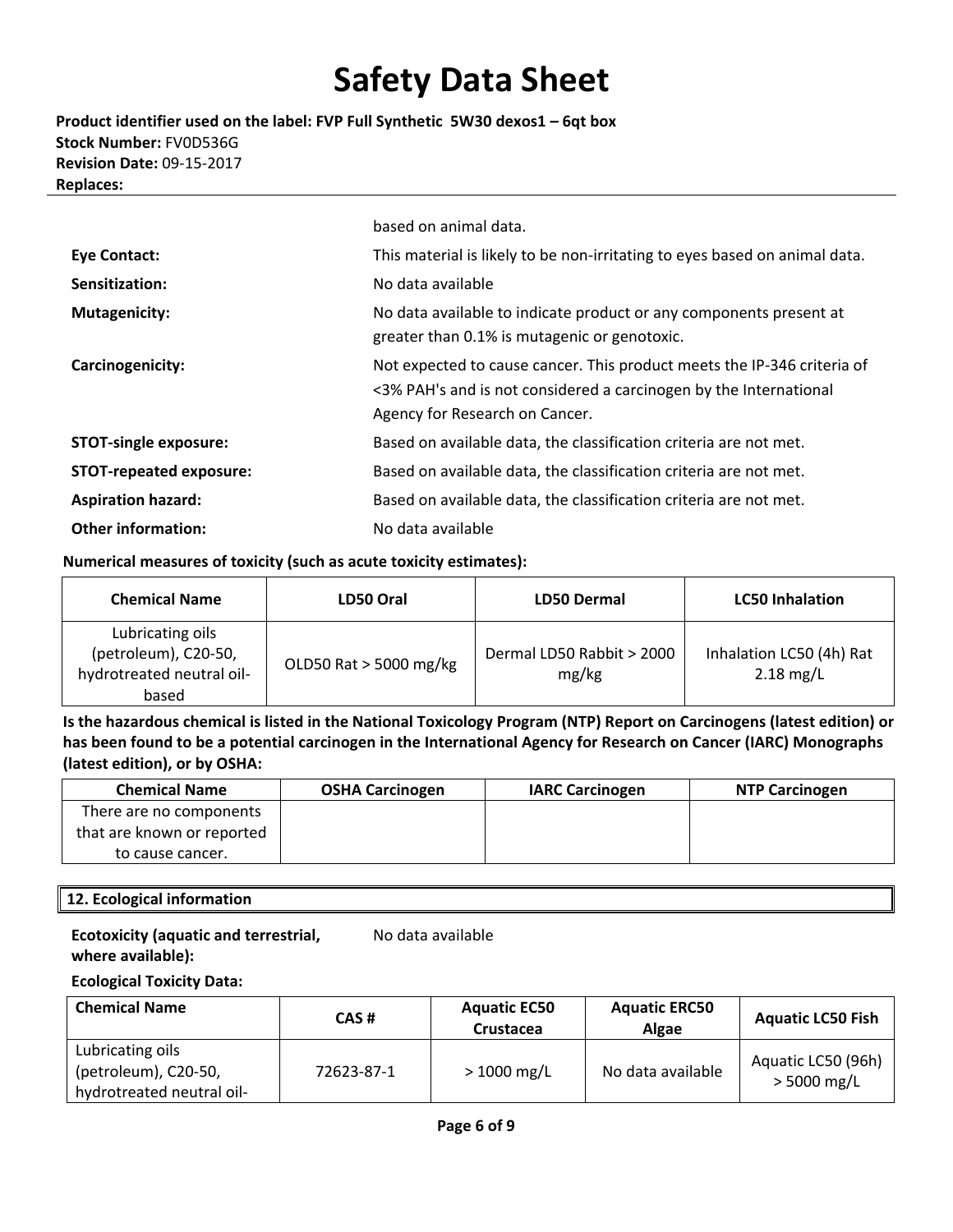**Product identifier used on the label: FVP Full Synthetic 5W30 dexos1 – 6qt box Stock Number:** FV0D536G **Revision Date:** 09‐15‐2017 **Replaces:**

| based                                                            |                              |                                                                               |  |
|------------------------------------------------------------------|------------------------------|-------------------------------------------------------------------------------|--|
| Persistence and degradability:                                   | Biodegrades slowly.          |                                                                               |  |
| <b>Bioaccumulative potential:</b>                                | Bioconcentration may occur.  |                                                                               |  |
| Mobility in soil:                                                | strongly to most soil types. | This material is expected to have essentially no mobility in soil. It absorbs |  |
| Other adverse effects (such as<br>hazardous to the ozone layer): | No data available            |                                                                               |  |

**13. Disposal considerations**

| Description of waste residues and<br>information on their safe handling and<br>methods of disposal, including the<br>disposal of any contaminated<br>packaging: | Spent or discarded material is non-hazardous according to environmental<br>regulations. |
|-----------------------------------------------------------------------------------------------------------------------------------------------------------------|-----------------------------------------------------------------------------------------|
| <b>Contaminated packaging:</b>                                                                                                                                  | Recycle containers whenever possible.                                                   |

**14. Transport information**

**Carriage of dangerous goods by road (DOT), rail or inland waterways:**

**DOT Basic Description:** Not classified as hazardous for transport (DOT, TDG, IMO/IMDG, IATA/ICAO).

| International carriage of dangerous goods by sea (IMDG/IMO): |  |  |
|--------------------------------------------------------------|--|--|
|--------------------------------------------------------------|--|--|

| UN number:                      | Not regulated by IMDG |
|---------------------------------|-----------------------|
| <b>UN Proper shipping name:</b> | Not applicable        |
| Transport hazard class(es):     | Not applicable        |
| Packing group, if applicable:   | Not applicable        |

| International carriage of dangerous goods by air (IATA): |                       |  |  |
|----------------------------------------------------------|-----------------------|--|--|
| UN number:                                               | Not regulated by IATA |  |  |
| <b>UN Proper shipping name:</b>                          | Not applicable        |  |  |
| Transport hazard class(es):                              | Not applicable        |  |  |
| Packing group, if applicable:                            | Not applicable        |  |  |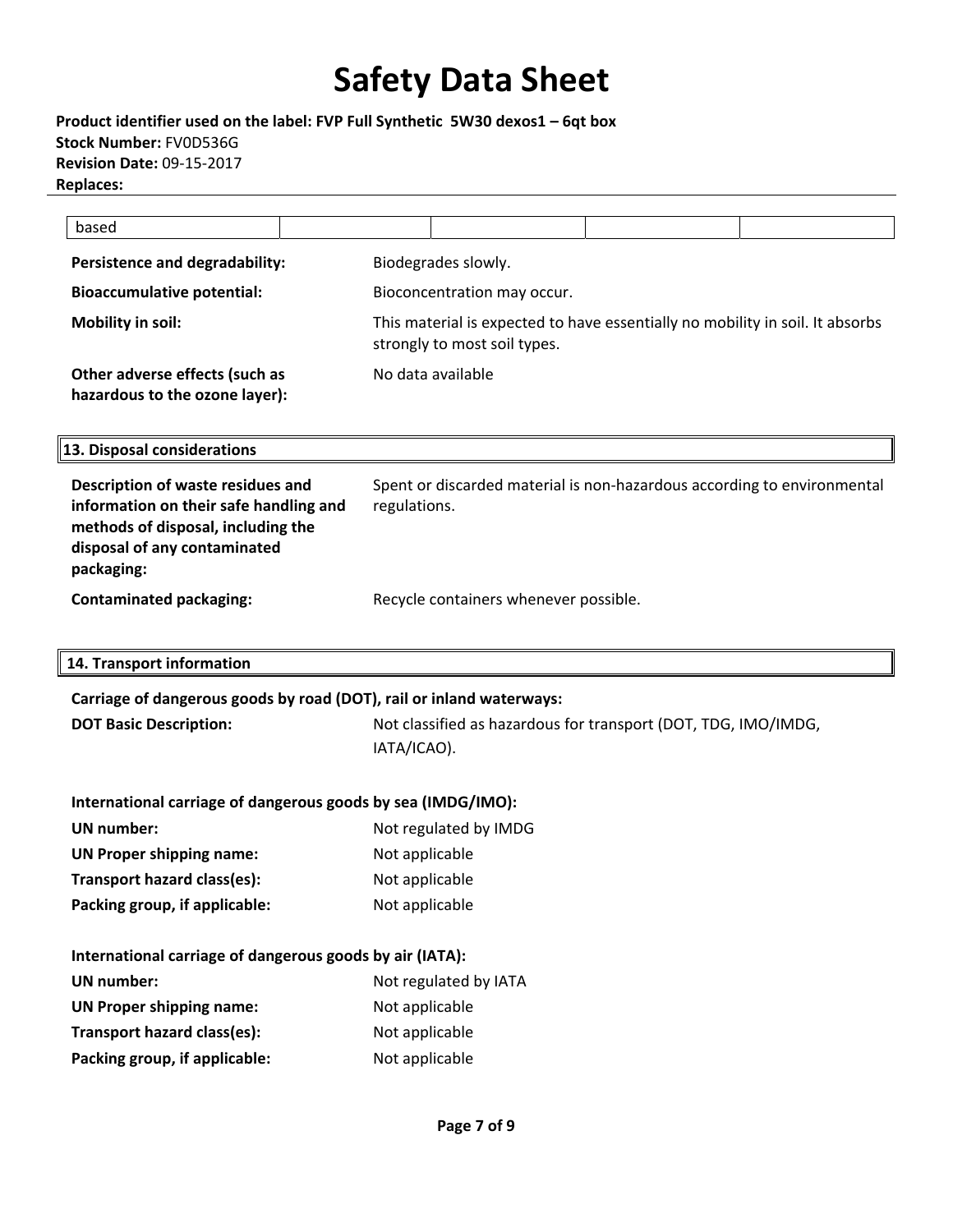**Product identifier used on the label: FVP Full Synthetic 5W30 dexos1 – 6qt box Stock Number:** FV0D536G **Revision Date:** 09‐15‐2017 **Replaces:**

| Environmental hazards (e.g., Marine<br>pollutant (Yes/No)):                                                                                                                   | None.             |
|-------------------------------------------------------------------------------------------------------------------------------------------------------------------------------|-------------------|
| <b>Transport in bulk (according to Annex II</b><br>of MARPOL 73/78 and the IBC Code):                                                                                         | No data available |
| Special precautions which a user needs<br>to be aware of or needs to comply with<br>in connection with transport or<br>conveyance either within or outside<br>their premises: | No data available |

| 15. Regulatory information |  |  |  |
|----------------------------|--|--|--|
|----------------------------|--|--|--|

### **Safety, health and environmental regulations specific for the product in question:**

**TSCA Status: All components of this material are on the US TSCA Inventory or are** exempt.

### **Regulated Components:**

| <b>Chemical Name</b>                                                          | CAS#       | <b>CERCLA</b> | Sara EHS | <b>Sara 313</b> | U.S. HAP |
|-------------------------------------------------------------------------------|------------|---------------|----------|-----------------|----------|
| Lubricating oils<br>(petroleum), C20-50,<br>hydrotreated neutral<br>oil-based | 72623-87-1 | N             | Ν        | Ν               | Ν        |
| Petroleum distillates,<br>solvent dewaxed<br>heavy paraffinic                 | 64742-65-0 | N             | Ν        | N               | Ν        |

| <b>Chemical Name</b>                                                          | CAS#       | <b>California Prop</b><br>65 - Cancer | <b>California Prop</b><br>65 - Dev. Toxicity |   | <b>California Prop</b><br><b>California Prop</b><br>65 - Reprod male<br>65 - Reprod fem |  |
|-------------------------------------------------------------------------------|------------|---------------------------------------|----------------------------------------------|---|-----------------------------------------------------------------------------------------|--|
| Lubricating oils<br>(petroleum), C20-50,<br>hydrotreated neutral<br>oil-based | 72623-87-1 | N                                     | N                                            | Ν | Ν                                                                                       |  |
| Petroleum distillates,<br>solvent dewaxed<br>heavy paraffinic                 | 64742-65-0 | N                                     | N                                            | Ν | Ν                                                                                       |  |